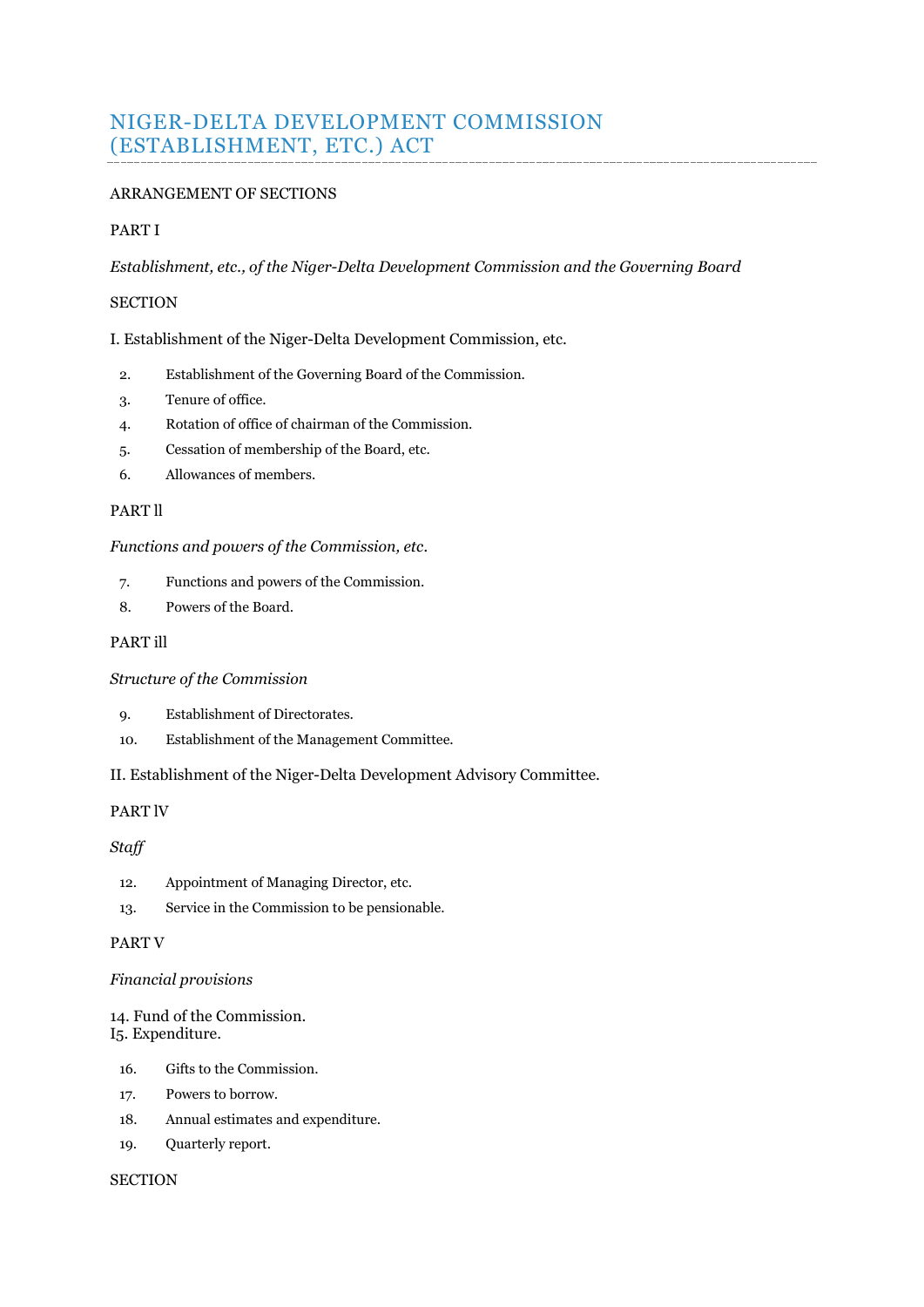#### 20. Annual report.

## PART VI

#### *Miscellaneous*

- 21. Establishment of Monitoring Committee.
- 22. Offices and premises of the Commission.
- 23. Directives by the President.
- 24. Limitation of suits against the Commission, etc.
- 25. Service of documents.
- 26. Restriction on execution against property of the Commission.
- 27. Indemnity of officers.
- 28. Repeal of 1998 No.4!, and saving provision, etc.
- 29. Regulations.
- 30. Interpretation.
- 31. Short title.

An Act to provide for the repeal of the Oil Mineral Producing Areas Commission Act 1998, and among other things, establish a new Commission with a re-

organised management and administrative structure for more effectiveness; and for the use of the sums received from the allocation of the Federation Account

for tackling ecological problems which arise from the exploration of oil minerals in the Niger-Delta area and for connected purposes.

[2000 No.6.]

*[12th July, 2000]*

[Commencement.]

PART I

*Establishment, etc., of the Niger-Delta Development Commission and the Governing Board*

1. Establishment of the Niger-Delta Development Commission, etc.

(I) There is hereby established a body to be known as the Niger-Delta Development Commission (in this Act referred to as "the Commission").

(2) The Commission-

*(a)* shall be a body corporate with perpetual succession and a common seal;

*(b)* may sue and be sued in its corporate name.

(3) The Commission shall have its head office in Port Harcourt, Rivers State and shall establish an office in each member State of the Commission.

2. Establishment of the Governing Board of the Commission

(I) There is hereby established for the Commission a governing Board (in this Act referred to as "the Board"), which shall consist of-

*(a)* a chairman;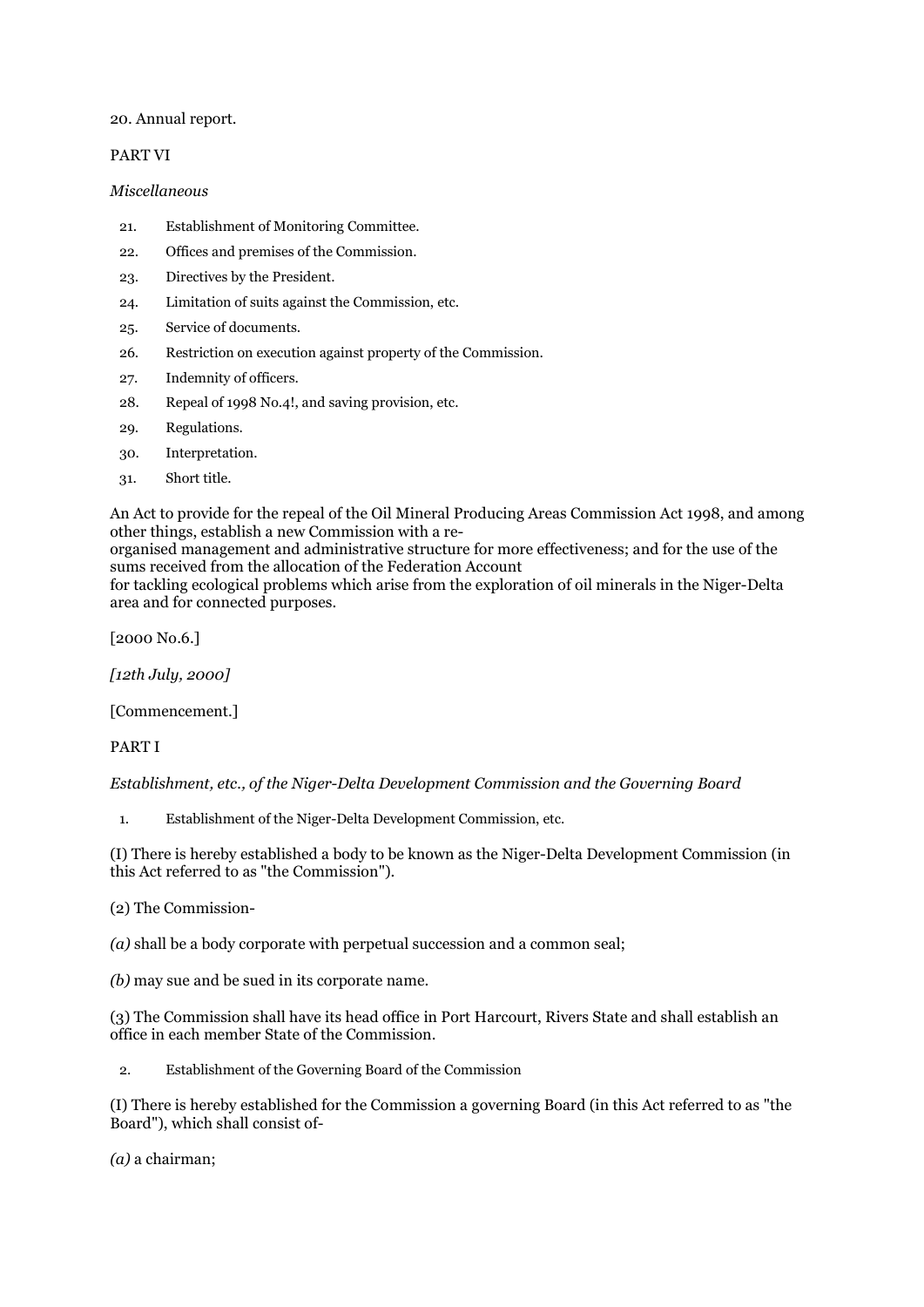*(b)* one person who shall be an indigene of an oil producing area to represent each

of the following member States, that is-

(i) Abia State;

(ii) Akwa Ibom State; (iii) Bayelsa State; (iv) Cross River State; (v) Delta State; (vi) Edo State; (vii) Imo State; (viii) Ondo State; and (ix) Rivers State;

*(c)* three persons to represent non-oil mineral producing States provided that such membership should be drawn from the remaining geo-political zones which are not represented in the Commission;

*(d)* one representative of oil producing companies in the Niger-Delta nominated

by the oil producing companies;

*(e)* one person to represent the Federal Ministry of Finance;

*(f)* one person to represent Federal Ministry of Environment;

*(g)* the managing director of the Commission; and

*(h)* two executive directors.

(2) The chairman and other members of the Board shall-

*(a)* be appointed by the President, subject to the confirmation of the Senate, in consultation with the House of Representatives; and

*(b)* be persons of proven integrity and ability.

(3) The members of the Board referred to in paragraphs (i) *if>* of subsection (I) of this section shall be part-time members.

(4) The supplementary provisions set out in the Schedule to this Act shall have effect with respect to the proceedings of the Board and the other matters contained therein.

[Schedule.]

3. Tenure of office

(I) Subject to the provisions of section 4 of this Act, a member of the Board, other than an *ex officio* member, shall hold office for a term of four years at the first instance and may be re-appointed for a further term of four years and no more.

(2) A member of the Board other than an *ex officio* member may resign his appointment by notice in writing under his hand addressed to the President, which resignation shall take effect only upon receipt by the President.

4. Rotation of office of chairman of the Commission

The office of the chairman shall rotate amongst the member States of the Commission in the following alphabetical order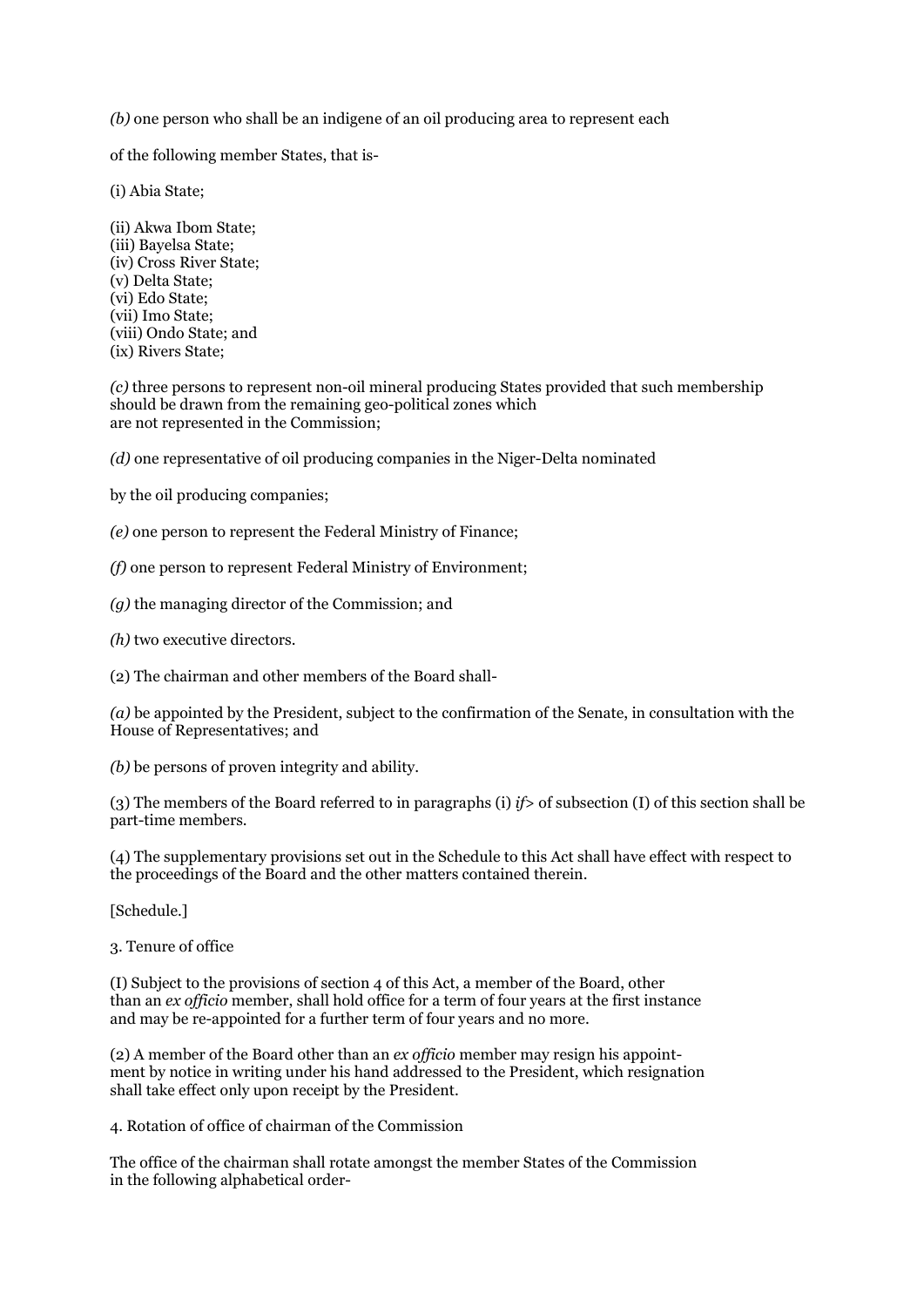*(a)*Abia State; *(b)*Akwa-Iborn State; *(c)*Bayelsa State; *(d)*Cross River State; *(e)*Delta State; if) Edo State; *(g)*Imo State; *(h)*Ondo State; and

*(i)* Rivers State.

5. Cessation of membership of the Board, etc.

(l) Notwithstanding the provisions of section 3 of this Act, a person shall cease to

hold office as a member of the Board if-

*(a)* he becomes bankrupt, suspends payment or compounds with his creditors;

*(b)* he is convicted of a felony or any offence involving dishonesty or fraud;

*(c)* he becomes of unsound mind, or incapable of carrying out his duties;

*(d)* he is guilty of serious misconduct in relation to his duties;

*(e)* in the case of a person possessed of professional qualifications, he is disqualified or suspended, other than at his own request, from practising his profession in any part of the world by an order of a competent authority made in respect of that member; or

if) he resigns his appointment by a letter addressed to the President.

(2) Where a vacancy occurs in the membership of the Board it shall be filled by the appointment of a successor to hold office for the remainder of the term of office of his predecessor, so however, that the successor shall represent the same interest and shall be appointed by the President, subject to the confirmation of the Senate, in consultation with the House of Representatives.

6. Allowances of members

There shall be paid to every member of the Board such remunerations, allowances and expenses as the Federal Government may, from time to time, direct.

PART II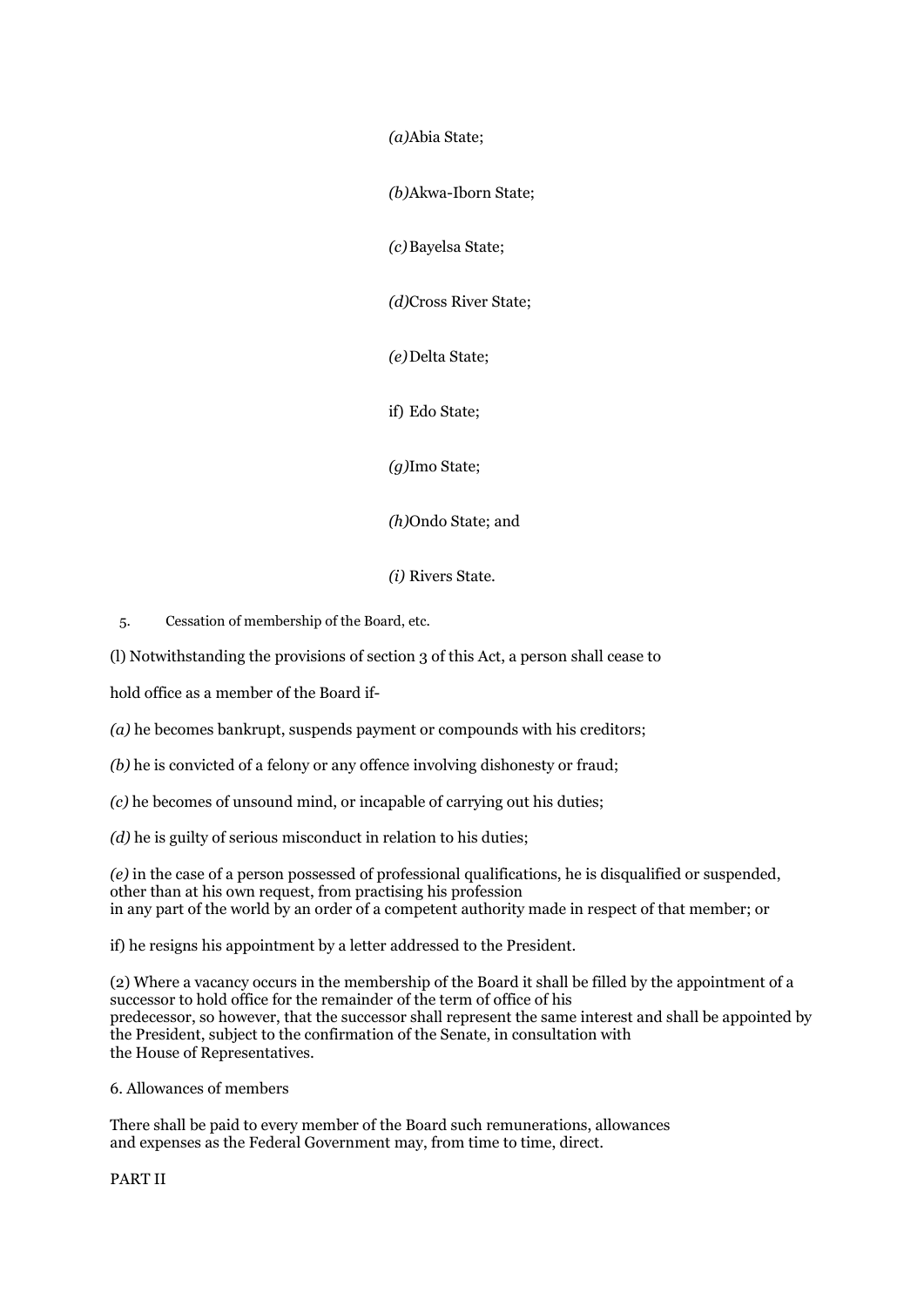#### *Functions and powers of the Commission, etc.*

7. Functions **and** powers of **the** Commission

(I) The Commission shall-

*(a)* formulate policies and guidelines for the development of the Niger-Delta area;

*(b)* conceive, plan and implement, in accordance with set rules and regulations, projects and programmes for the sustainable development of the Niger-Delta area in the field of transportation, including roads, jetties and waterways, health, education, employment, industrialisation, agriculture and fisheries, housing and urban development, water supply, electricity and telecommunications;

*(c)* cause the Niger-Delta area to be surveyed in order to ascertain measures which are necessary to promote its physical and socio-economic development;

*(d)* prepare master plans and schemes designed to promote the physical development of the Niger-Delta area and the estimates of the costs of implementing such master plans and schemes;

*(e)* implement all the measures approved for the development of the Niger-Delta area by the Federal Government and the member States of the Commission;

*(f)* identify factors inhibiting the development of the Niger-Delta area and assist the member States in the formulation and implementation of policies to ensure sound and efficient management of the resources of the Niger-Delta area;

*(g)* assess and report on any project being funded or carried out in the Niger-Delta area by oil and gas producing companies and any other company including non-governmental organisations and ensure that funds released for such projects are properly utilised;

*(h)* tackle ecological and environmental problems that arise from the exploration of oil mineral in the Niger-Delta area and advise the Federal Government and the member States on the prevention and control of oil spillages, gas flaring and environmental pollution;

(i) liaise with the various oil mineral and gas prospecting and producing companies on all matters of pollution prevention and control; and

*(j)* execute such other works and perform such other functions which, in the opinion of the Commission, are required for the sustainable development of the Niger-Delta area and its people.

(2) In exercising its functions and powers under this section, the Commission shall have regard to the varied and specific contributions of each member State of the Commission to the total national production of oil and gas.

the Directorate of Legal Services;

the Directorate of Education, Health and Social Services;

(3) The Commission shall be subject to the direction, control or supervision in the performance of its functions under this Act by the President.

8. Powers of the Board

The Board shall have power to-

*(a)* manage and supervise affairs of the Commission;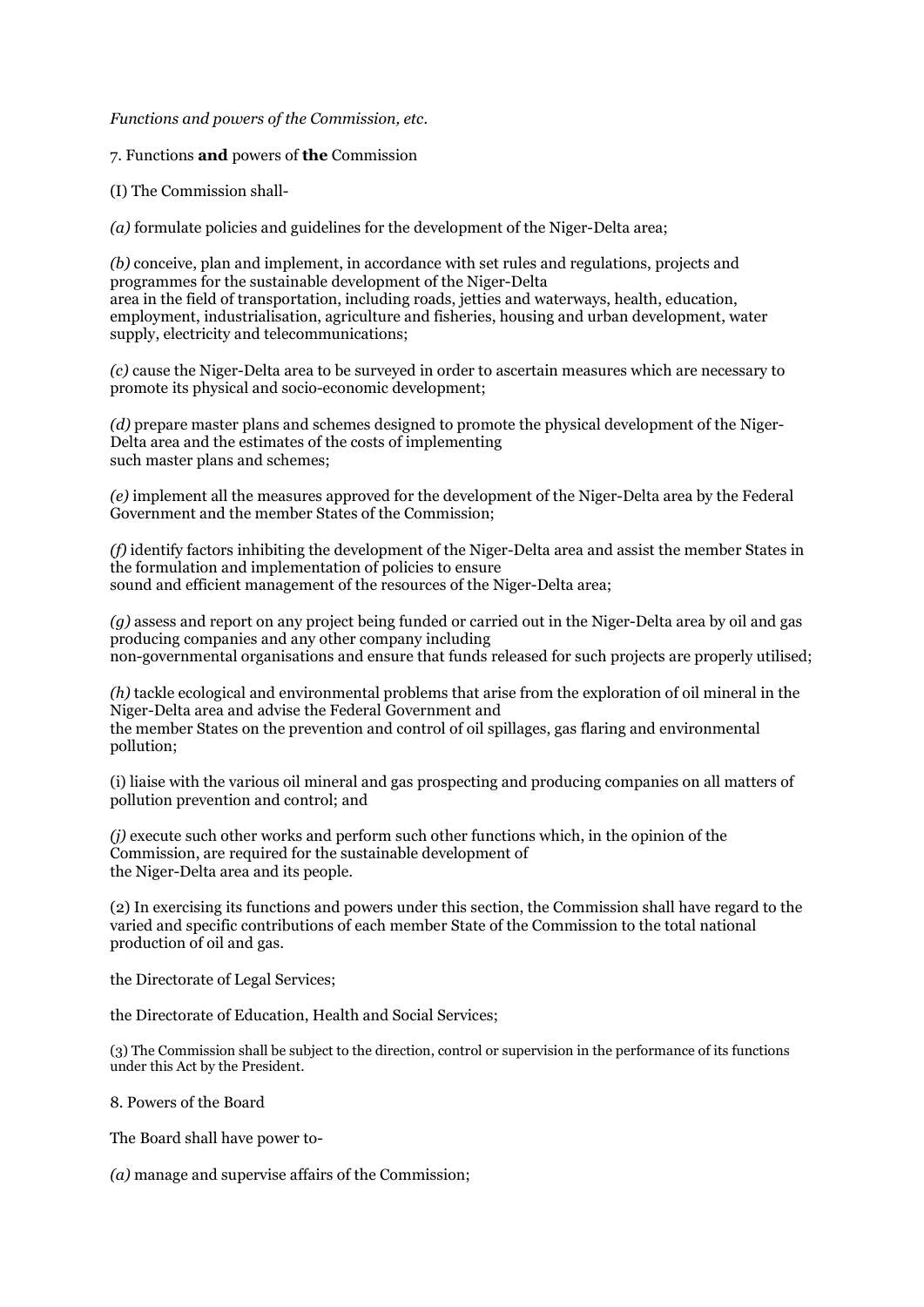*(b)* make rules and regulations for carrying out the functions of the Commission;

*(c)* enter and inspect premises, projects and such places as may be necessary for the purposes of carrying out its functions under this Act;

*(d)* pay the staff of the Commission such remuneration and allowances as appropriate;

*(e)* enter into such contracts as may be necessary or expedient for the discharge of its functions and ensure the efficient performance of the functions of the Commission; and

(j) do such other things as are necessary and expedient for the efficient performance of the functions of the Commission.

#### PART III

*Structure of the Commission*

9. Establishment of Directorates

(I) There shall be established in the head office of the Commission, the following Directorates-

*(a)* the Directorate of Administration and Human Resources;

*(b)* the Directorate of Community and Rural Development;

*(c)* the Directorate of Utilities Infrastructural Development and Waterways;

- *(d)* the Directorate of Environmental Protection and Control;
- *(e)* the Directorate of Finance and Supply;
- (f) the Directorate of Agriculture and Fisheries;
- *(g)* the Directorate of Planning, Research, Statistics and Management InformationSystem;
- (h) the Directorate of Commercial and Industrial Development; and
- *(i)* the Directorate of Projects Monitoring and Supervision.

(2) The Board may, with the approval of the President, increase the number of Directorates, as it may deem necessary and expedient to facilitate the realisation of the objectives of the Commission.

10. Establishment of the Management Committee

There shall be for the Commission a Management Committee which shall-

*(a)* consist of a chairman who shall be the Managing Director, two Executive Directors, the Directors responsible for the Directorates established under section 9 of this Act and such number of other members as may be determined from time to time by the Board;

*(b)* be responsible to the Board for the general administration of the Commission.

11. Establishment of the Niger-Delta Development Advisory Committee

(1) There is hereby established for the Commission, a Niger-Delta Development Advisory Committee (in this Act referred to as "the Advisory Committee") which shall consist of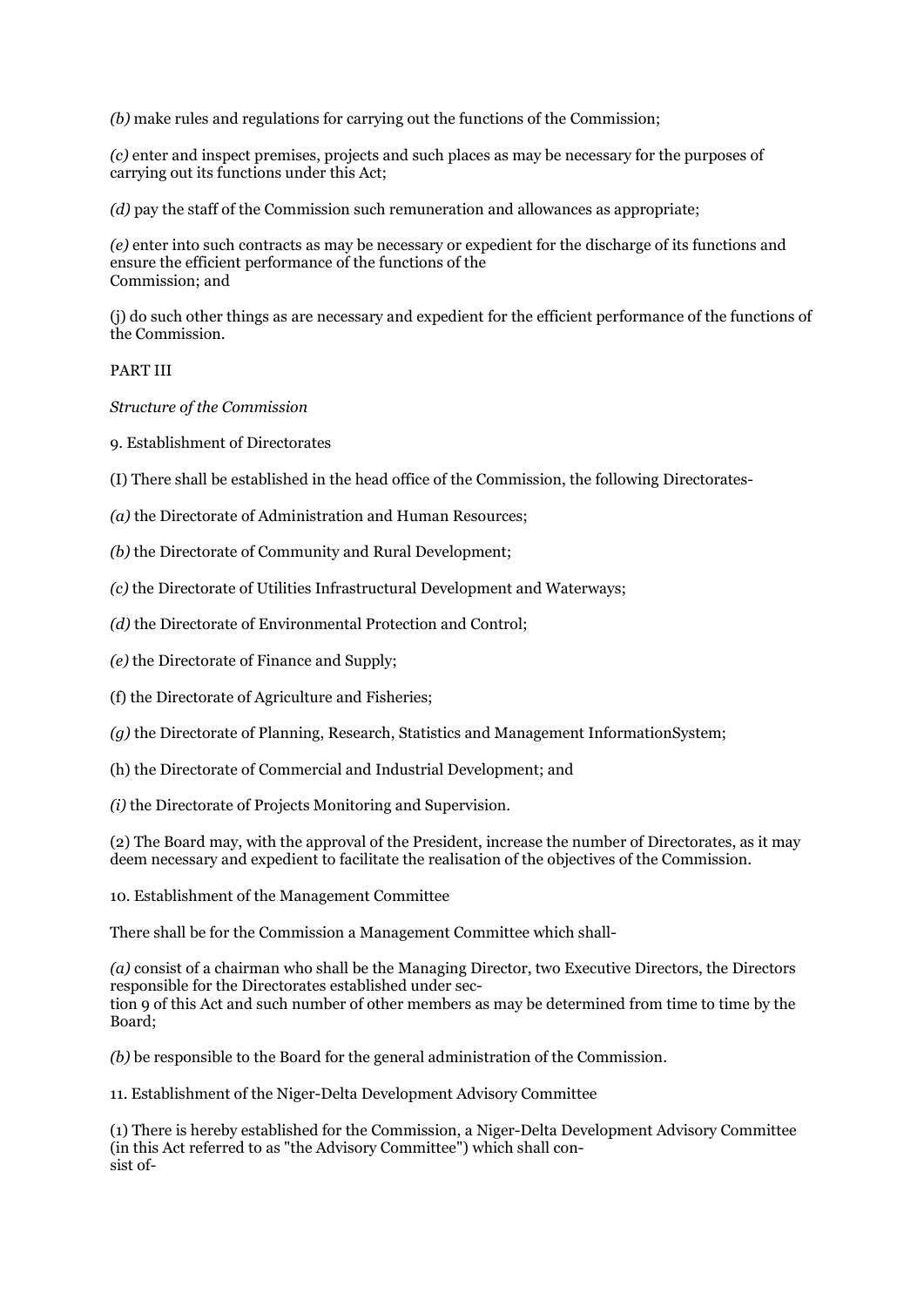*(a)* the Governors of the member States of the Commission; and

*(b)* two other persons as may be determined, from time to time, by the President.

(2) The Advisory Committee shall be charged with the responsibility of advising theBoard and monitoring the activities of the Commission, with a view to achieving the objective of the Commission.

(3) The Advisory Committee may make rules regulating its own proceedings.

PART IV

*Staff*

12. Appointment of Managing Director, etc.

(1) There shall be for the Commission, a Managing Director, and two Executive Directors who shall be indigenes of oil producing areas starting with the member states of the Commission with the highest production quantum of oil and shall rotate amongst member States in order of production, and shall-

*(a)* have such qualification and experience as are appropriate for a person required to perform the functions of those offices under this Act;

*(b)* the Managing Director shall be the chief executive and accounting officer of the Commission;

*(c)* be appointed by the President and confirmed by the Senate in consultation with the House of Representatives;

*(d)* hold office on such terms and conditions as to emolument, conditions of service as may be specified in his letter of appointment and subject to the provision of section 3 of this Act.

(2) The Managing Director shall, subject to the general direction of the Board, be responsible-

*(a)* for the day-to-day administration of the Commission;

*(b)* for keeping the books and proper records of the proceedings of the Board; and

*(c)* for-

(i) the administration of the secretariat of the Board; and (ii) the general direction and control of all other employees of the Commission.

(3) The Board shall have power to--

*(a)* employ either directly or on secondment from any civil or public service in the Federation or a State such number of employees as may, in the opinion of the Board, be required to assist the Board in the discharge of any of its functions under this Act; and

*(b)* pay to persons so employed such remuneration (including allowances) as the Board may determine.

13. Service **in** the Commission to be pensionable

(I) Service in the Commission shall be approved service for the purposes of the Pensions Act.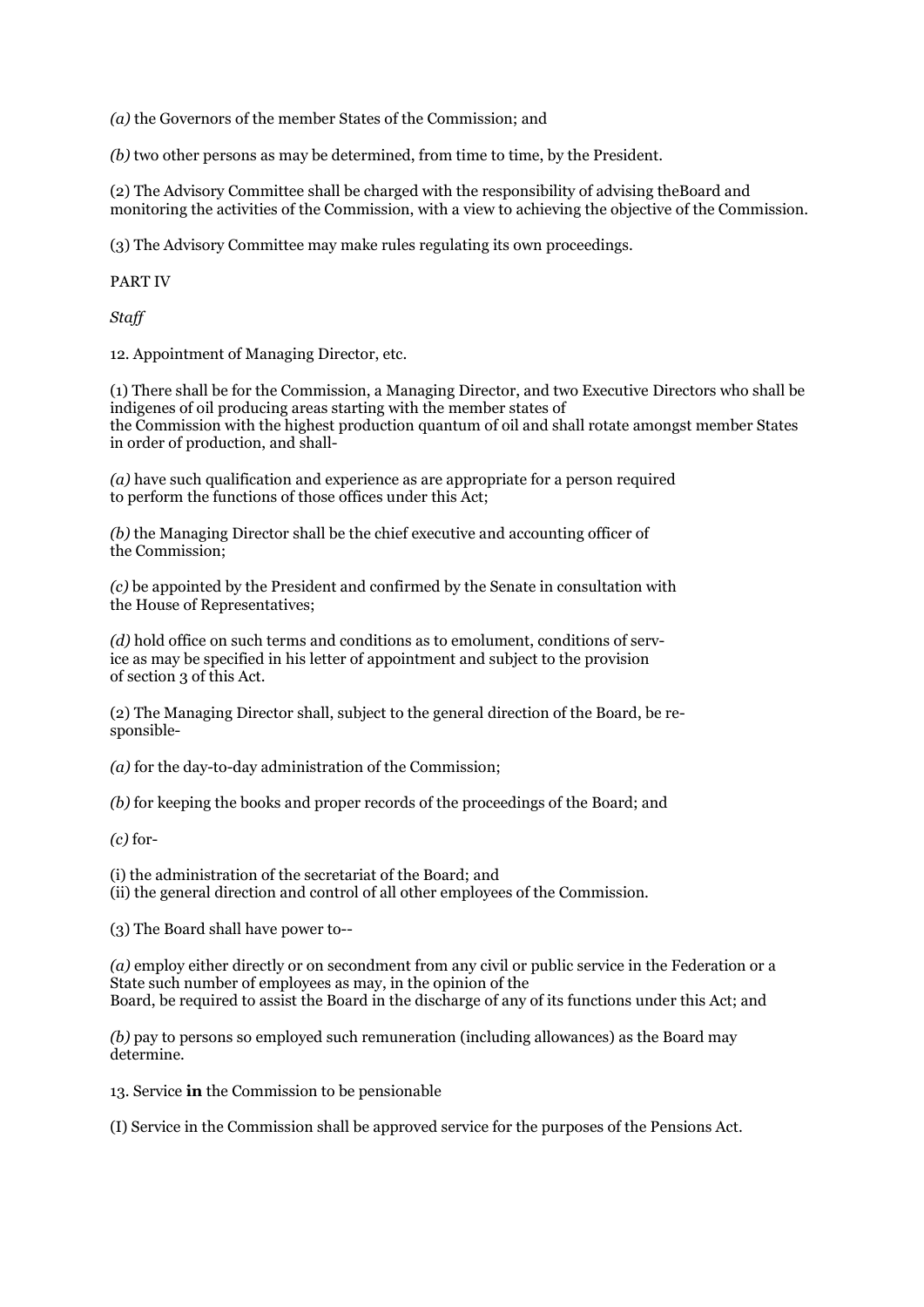(2) The officers and other persons employed in the Commission shall be entitled to pensions, gratuities and other retirement benefits as are enjoyed by persons holding equivalent grades as appropriate.

(3) Nothing in subsections (I) and (2) of this section shall prevent the appointment of a person to any office on terms which preclude the grant of pension and gratuity in respect of that office.

(4) For the purposes of the application of the provisions of the Pensions Act, any power exercisable thereunder by the Minister or other authority of the Government of the Federation, other than the power to make regulations under section 23 thereof, is hereby vested in and shall be exercisable by the Commission, and not by any other person or authority.

PART V

*Financial provisions*

14. **Fund** of the Commission

(I) The Commission shall establish and maintain a fund from which shall be defrayed all expenditure incurred by the Commission.

(2) There shall be paid and credited to the fund established pursuant to subsection (I) of this section-

*(a)* from the Federal Government, the equivalent of fifteen per cent of the total monthly statutory allocations due to member States of the Commission from the Federation Account; this being the contribution of the Federal Government to the Commission;

*(b)* three per cent of the total annual budget of any oil-producing company operating onshore and offshore in the Niger-Delta area; including gas-processing companies;

*(c)* fifty per cent of monies due to member States of the Commission from the Ecological Fund;

*(d)* such monies as may, from time to time, be granted or lent to or deposited with the Commission by the Federal or a State Government, any other body or institution, whether local or foreign;

*(e)* all monies raised for the purposes of the Commission by way of gifts, loan, grants-in-aid, testamentary disposition or otherwise; and

(j) proceeds from all other assets that may, from time to time, accrue to the Commission.

(3) The fund shall be managed in accordance with the rules made by the Board, and without prejudice to the generality of the power to make rules under this subsection, the rules shall in particular contain provisions-

*(a)* specifying the manner in which the assets or the fund of the Commission are to be held, and regulating the making of payments into and out of the fund; and

*(b)* requiring the keeping of proper accounts and records for the purpose of the fund in such form as may be specified in the rules.

## **15. Expenditure**

The Commission shall apply the proceeds of the fund established pursuant to section 14 of this Act to-

*(a)* the cost of administration of the Commission;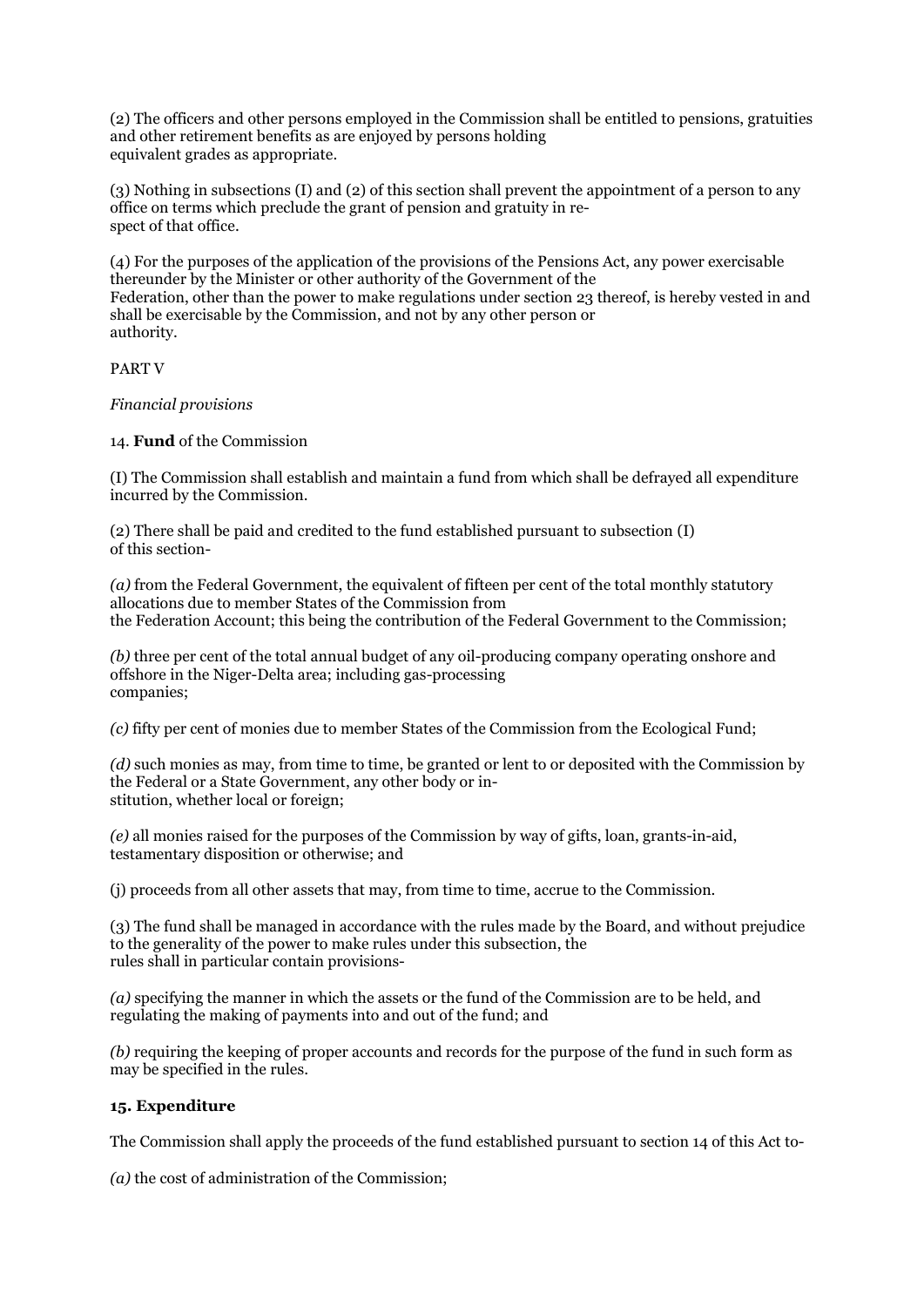*(b)* the payment of salaries, fees, remuneration, allowances, pensions and gratuities payable to the members of the Board specified in section 6 of this Act or any committee of the Board and the employees of the Commission;

*(c)* the payment for all contracts, including mobilisation, fluctuations, variations, legal fees and cost on contract administration;

(d) the payment for all purchases; and

*(e)* undertaking such other activities as are connected with all or any of the functions of the Commission under this Act.

## **16. Gifts to the Commission**

(1) The Commission may accept gifts of land, money or other property on such terms and conditions, if any, as may be specified by the person or organisation making the gift.

(2) The Commission shall not accept any gift if the conditions attached by the person or organisation making the gift are inconsistent with the functions of the Commission under this Act.

#### **17. Powers to borrow**

The Commission may, with the consent of the President, borrow, on such terms and conditions as the Commission may determine, such sums of money as the Commission may require in the exercise of its functions under this Act.

18. Annual estimates and expenditure

(I) The Board shall, not later than 30 September in each year, submit to the National Assembly through the President an estimate of the expenditure and income of the Commission during the next succeeding year for approval.

(2) The Board shall cause to be kept proper accounts of the Commission in respect of each year and proper records in relation thereto and shall cause the accounts to be audited not later than six months after the end of each year by auditors appointed from the list and in accordance with the guidelines supplied by the Auditor-General for the Federation.

#### 19. Quarterly report

The Commission shall, at the end of every quarter in each year, submit to the President a report on the activities and administration of the Commission.

#### 20. Annual report

(I) The Board shall prepare and submit to the President, not later than 30 June in each year, a report in such form as the President may direct on the activities of the Commission during the immediately preceding year, and shall include in the report a copy of the audited accounts of the Commission for that year and the auditor's report thereon.

(2) The President shall, upon receipt of the report referred to in subsection (I) of this section, cause a copy of the report and the audited accounts of the Commission and the auditor's report thereon to be submitted to each House of the National Assembly.

#### PART VI

#### *Miscellaneous*

21. Establishment of Monitoring Committee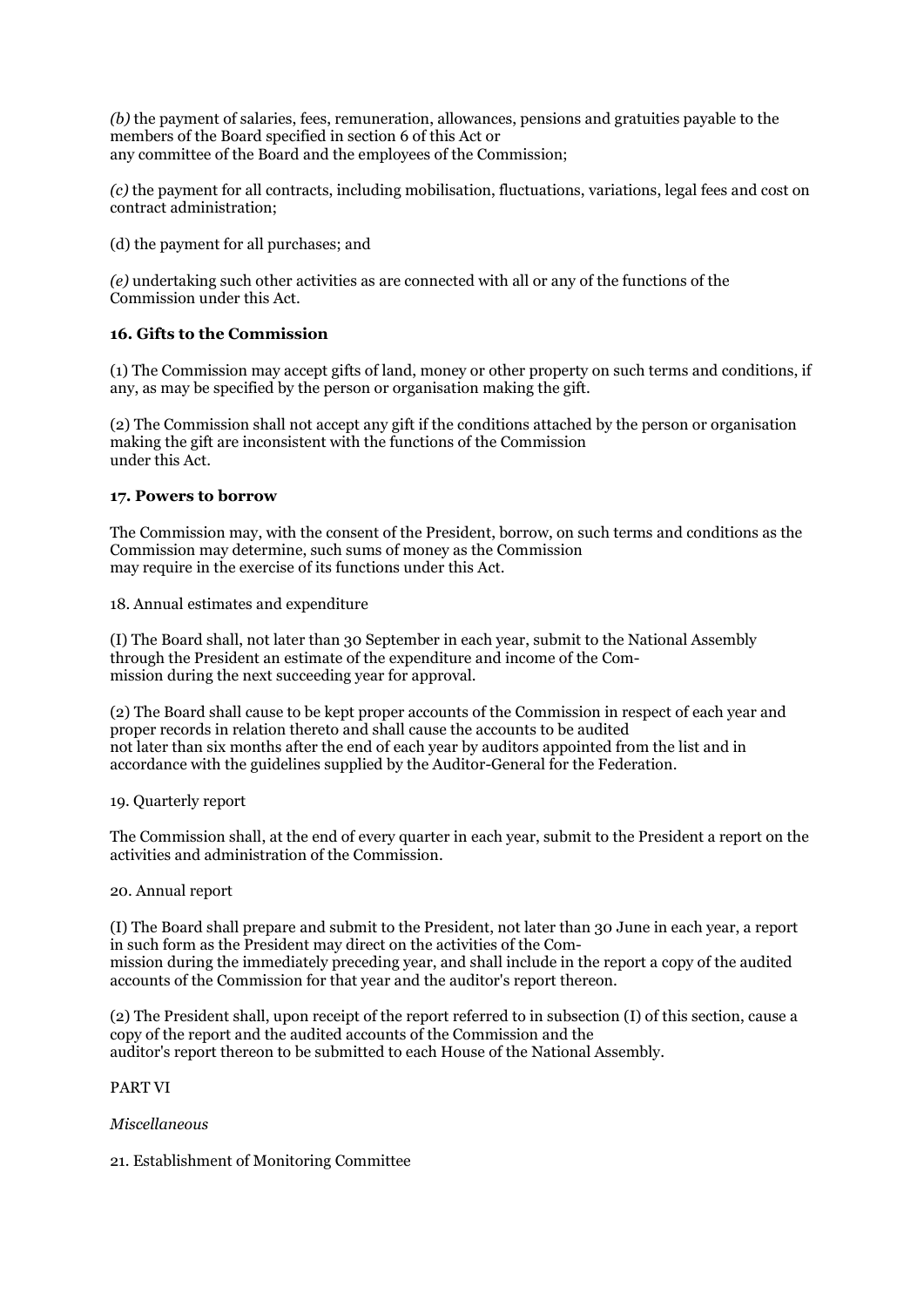(l ) There is hereby established for the Commission a Monitoring Committee which shall consist of such number of persons as the President may deem fit to appoint from the Public or Civil Service of the Federation.

(2) The Monitoring Committee shall-

*(a)* monitor the management of the funds of the Commission and the implementation of the projects of the Commission; and

*(b)* have access to the books of account and other records of the Commission at all times, and submit periodical reports to the President.

22. Offices and premises of the Commission

(I) For the purposes of providing offices and premises necessary for the performance of its functions under this Act, the Commission may, subject to the Land Use Act-

*(a)* purchase or take on lease any interest in land, or other property; and

*(b)* construct offices and premises and equip and maintain same.

(2) The Commission may, subject to the Land Use Act, sell or lease out any office or premises held by it, which office or premises is no longer required for the performance of its functions under this Act.

23. Directives by the President

Subject to the provisions of this Act, the President may give to the Commission directives of a general nature or relating generally to matters of policy with regard to the performance by the Commission of its functions and it shall be the duty of the Commission to comply with the directives.

24. Limitation of suits against Commission, etc.

(1) Subject to the provisions of this Act, the provisions of the Public Officers Protection Act shall apply in relation to any suit instituted against any officer or employee of the Commission.

(2) Notwithstanding anything contained in any other law or enactment, no suit shall lie against any member of the Board, the Managing Director or any other officer or employee of the Commission for any act done in pursuance or execution of this Act or any other law or enactment, or of any public duty or authority or in respect of any alleged neglect or default in the execution of this Act or such law or enactment, duty or authority, shall lie or be instituted in any court unless-

*(a)* it is commenced within three months next after the act, neglect or default complained of; or

*(b)* in the case of a continuation of damage or injury, within six months next after the ceasing thereof.

25. Service of documents

A notice, summons or other document required or authorised to be served upon the Commission under the provisions of this Act or any other law or enactment, may be served by delivering it to the Managing Director or by sending it by registered post and addressed to the Managing Director at the principal office of the Commission.

26. Restriction on execution against property of the Commission

(1) In any action or suit against the Commission, no execution or attachment of process in the nature thereof shall be issued against the Commission.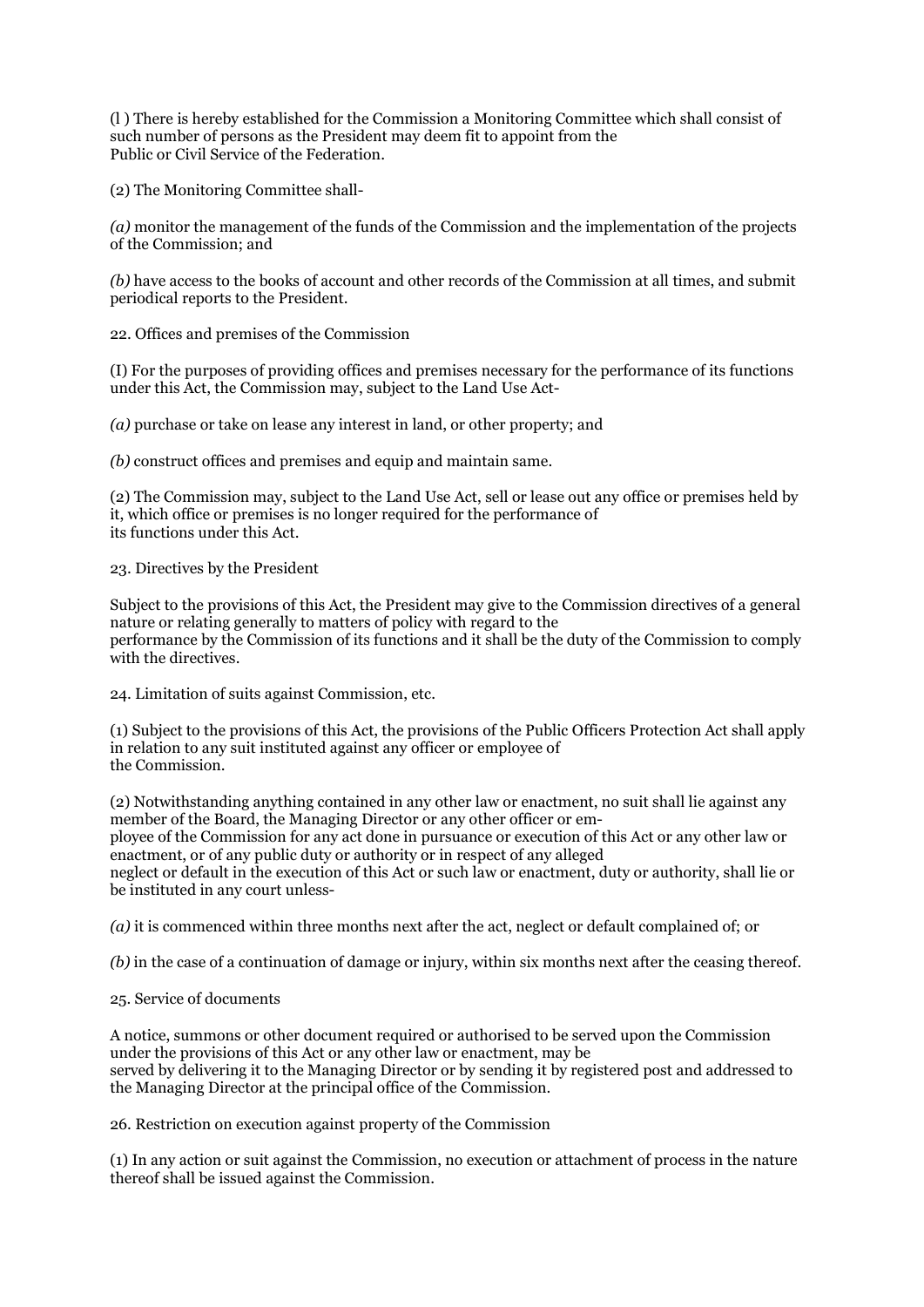(2) Any sum of money which may by the judgment of any court be awarded against the Commission shall, subject to any direction given by court where notice of appeal of the said judgment has been given, be paid from the general reserve fund of the Commission.

27. Indemnity of officers

A member of the Board, the Managing Director, any officer or employee of the Commission shall be indemnified out of the assets of the Commission against any proceeding, whether civil or criminal, in which judgment is given in his favour or in which he is acquitted, if any such proceeding is brought against him in his capacity as a member

of the Board, the Managing Director, officer or employee of the Commission.

28. Repeal of 1998 No. 41, and saving provision, etc.

(I) The Oil Mineral Producing Areas Development Commission Act 1998 is hereby repealed and accordingly the Commission established under that Act (in this section referred to as "the dissolved Commission") is consequentially dissolved.

(2) By virtue of this Act, there shall be vested in the Commission immediately at the commencement of this Act, without further assurance, all assets, funds, resources, and other movable and immovable property which immediately before the commencement of this Act were vested in the dissolved Commission.

(3) As from the date of the commencement of this Act, all rights, interests, obligations and liabilities of the dissolved Commission existing before the commencement of this Act under any contract or instrument or in law or equity, shall by virtue of this Act be assigned to and vested in the winding-up committee to be established and funded by the Federal Government to verify and settle outstanding debt of the dissolved Commission.

(4) Any proceedings or cause of action pending or existing immediately before the commencement of this Act by or against the dissolved Commission in respect of any right, interest, obligation or liability of the dissolved Commission may be commenced or continued, as the case may be, and any determination of any court of law, tribunal or other authority or person may be enforced by or against the Commission to the same extent that the proceedings, cause of action or determination might have been continued, commenced or enforced by or against the dissolved Commission as if this Act had not been made.

(5) Notwithstanding the provisions of this Act but subject to such directions as may be issued by the Commission, a person who immediately before the commencement of this Act held office in the dissolved Commission shall be deemed to have been transferred to the Commission on terms and conditions not less favourable than those obtaining immediately before the commencement of this Act, and service in the dissolved Commission shall be deemed to be service in the Commission for purposes of pension.

(6) The President, if he thinks fit, may, within twelve months after the commencement of this Act, by order published in the Federal*Gazette,* make additional transitional or saving provisions for the better carrying out of the objectives of this section.

29. Regulations

The Commission may, with the approval of the President, make regulations, generally for the purposes of giving full effect to this Act.

30. Interpretation

In this Act, unless the context otherwise requires-

"chairman" means the chairman of the Board;

"Commission" means the Niger-Delta Development Commission established by section I of this Act;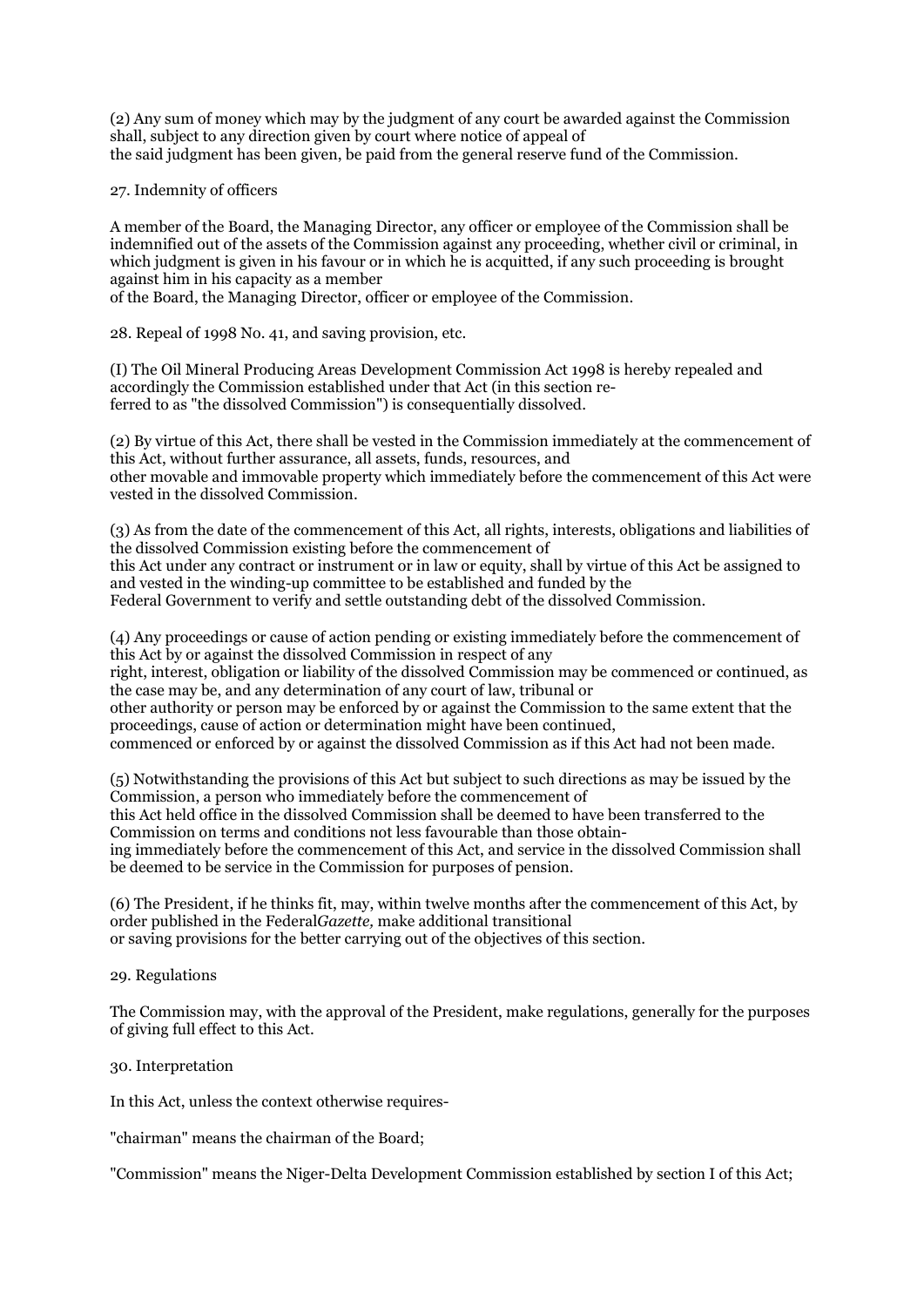"Board" means the governing Board established for the Commission under section 2 (1) of this Act;

"member" means a member of the Board and includes the chairman, Managing Director and Executive Directors;

"member States" include Abia, Akwa-Ibom, Bayelsa, Cross River, Delta, Edo, Imo, Ondo, Rivers States and any other oil-producing State;

"oil" means oil and gas; and

"President" means the President of the Federal Republic of Nigeria.

31. Short title

This Act may be cited as the Niger-Delta Development Commission (Establishment, etc.) Act.

SCHEDULE  $[Section 2 (4).]$ 

*Supplementary provisions relating to the Board, etc.*

#### *Proceedings of the Board*

1. (I) Subject to this Act and section 27 of the Interpretation Act, the Board may make standing orders regulating its proceedings or those of any of its committees.

(2) The quorum of the Board shall be the chairman or the person presiding at the meeting, Managing Director or one Executive Director and one third of other members of the Board. The quorum of any committee of the Commission shall be as determined by the Board.

2. (1) The Board shall meet whenever it is summoned by the chairman and if the chairman is required to do so by notice given to him by not less than four other members, he shall summon a meeting of the Board to be held within fourteen days from the date on which the notice is given.

(2) At any meeting of the Board the chairman shall preside but if he is absent, the members present at the meeting shall appoint one of their number to preside at the meeting.

#### *Committees*

3. (1) The Board may appoint one or more committees to carry out, on behalf of the Board, such functions as the Board may determine.

(2) A committee appointed under this paragraph shall consist of such number of persons as may be determined by the Board and a person shall hold office on the committee in accordance with the terms of his appointment.

(3) A decision of a committee of the Board shall be of no effect until it is confirmed by the Board.

a vacancy in the membership of the Board or committee; or

a defect in the appointment of a member of the Board or committee; or

reason that a person not entitled to do so took part in the proceedings of the Board or committee.

*Miscellaneous*